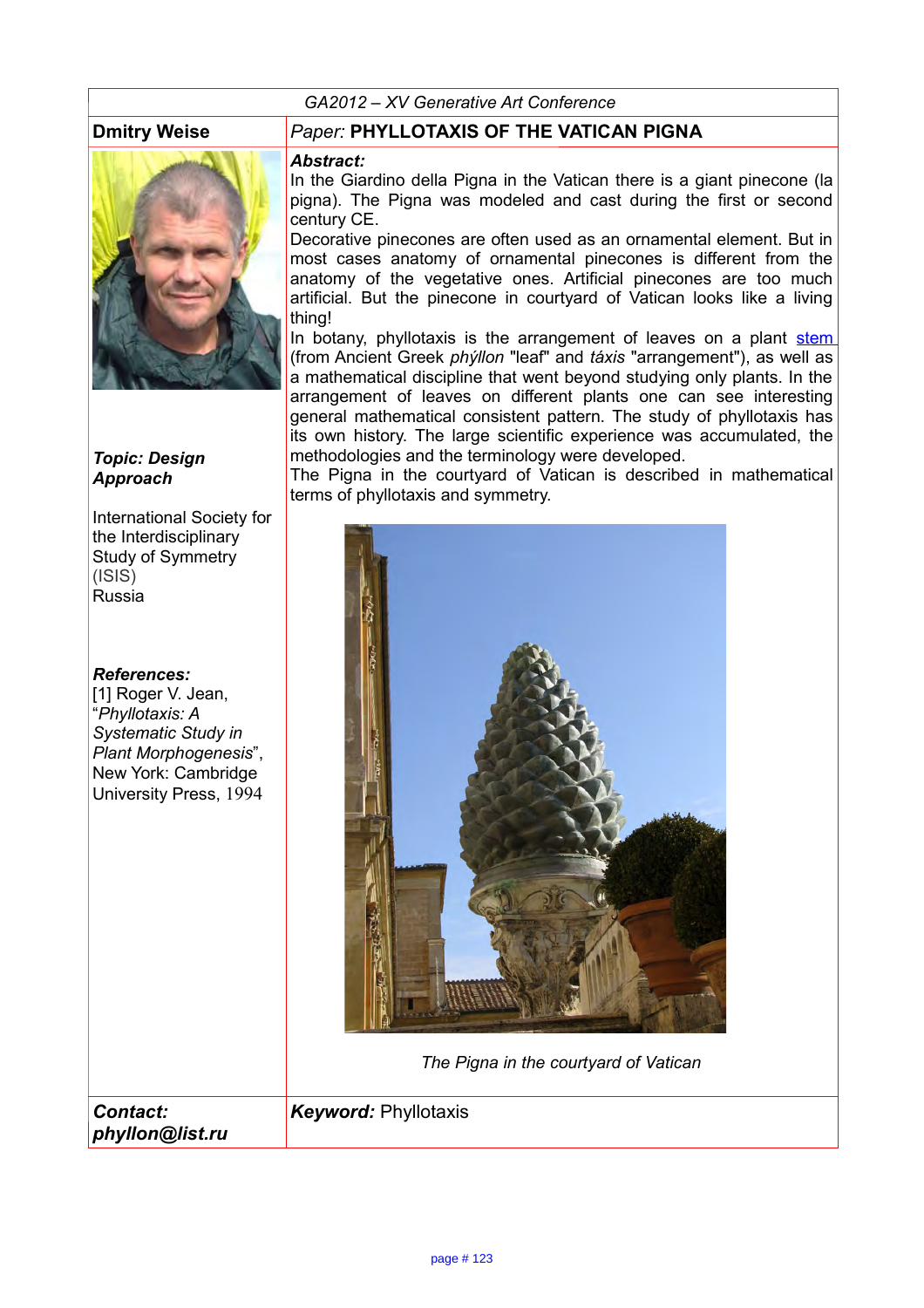# **Phyllotaxis of the Vatican Pigna**

**Dr. D. Weise.** *International Society for the Interdisciplinary Study of Symmetry (ISIS) Moscow, Russia e-mail: phyllon@list.ru*

## **Premise**



In 2011 I had the honor to be invited by Mr. Soddu to the *XIV Generative Art International Conference*. Needless to say the interest of the conference itself and the interest to visit the Eternal City for the Russian, who had never visited Italy homeland of Leonardo Pisano and Leonardo da Vinci (chronologically). For me, the interest was to find an answer to the question, troubled me long time. Once in the television show I saw a giant pinecone, located in the Giardino della Pigna in the Vatican. I was struck by the statue naturalism.

In my work the Pigna in the courtyard of Vatican is considered from the point of view of symmetry phyllotaxis and symmetry.

# **1. Decorative pinecones and Phyllotaxis**

Decorative pinecones are often used as an ornamental element. But anatomy of ornamental pinecones in most cases is different from the anatomy of the vegetative ones. Artificial pinecones are too much artificial. But pinecone in courtyard of Vatican looks like a living thing! "Perché non parli?"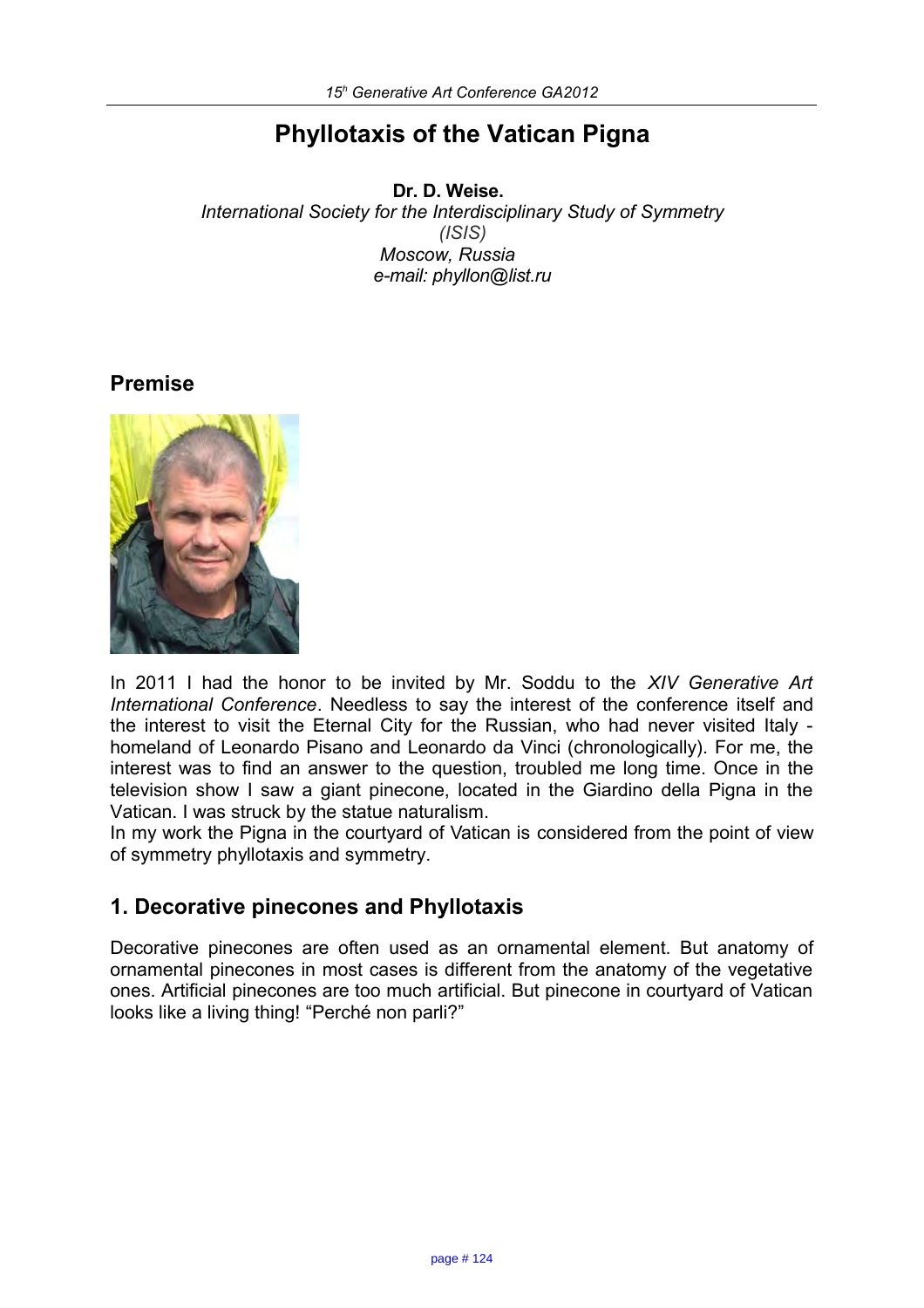

*Picture 1. Perché non parli? - Why are you silent?*

Let's give some preliminary explanation.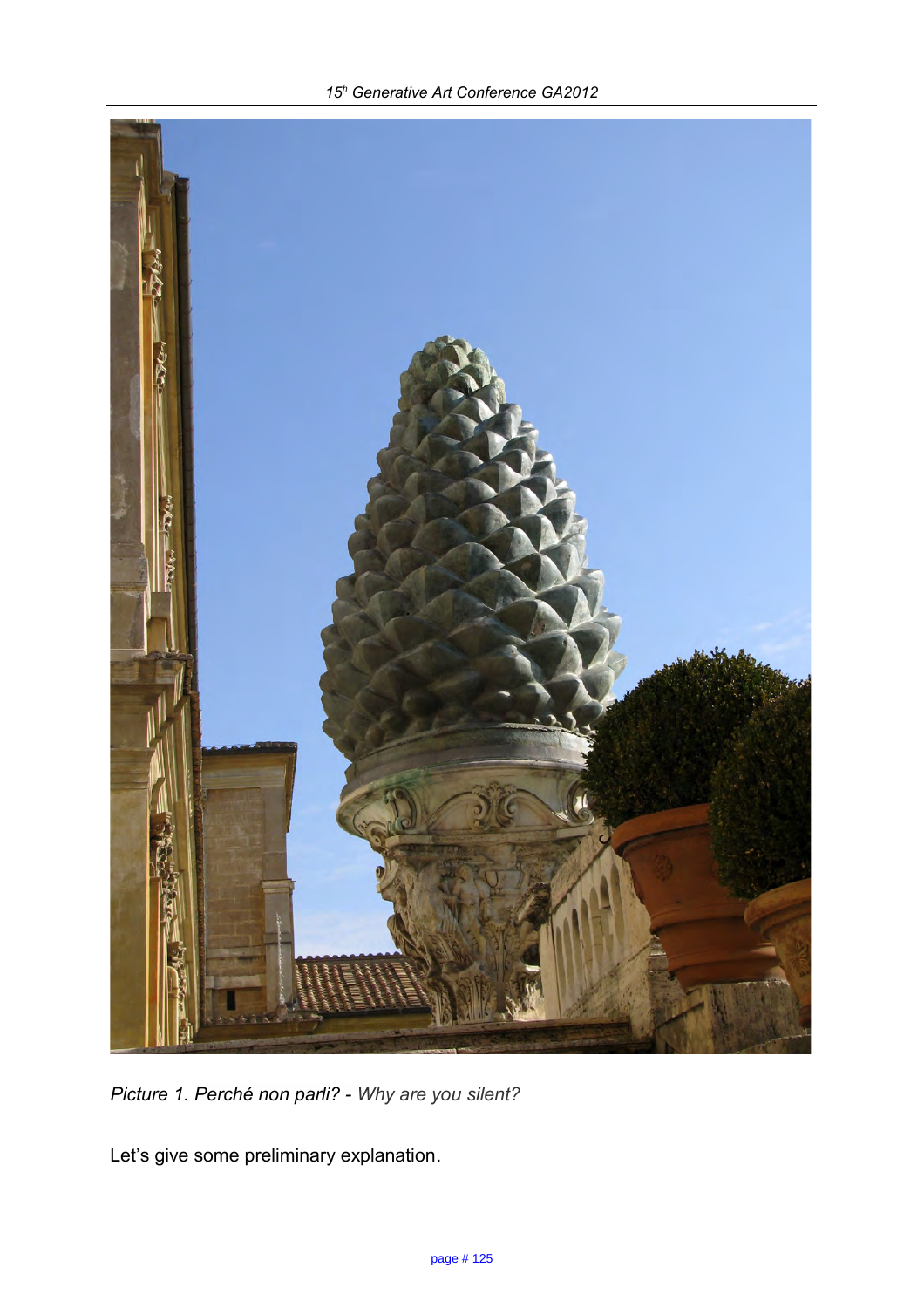### **1.1 Phyllotaxis**

*Phyllotaxis:* from Ancient Greek *phýllon* "leaf" and *taxis* "arrangement"). Phyllotaxis is the arrangement of the leaves. Many plants with spiral leaf arrangement forming elements (leaf scales, spines, seeds, etc.) are arranged in rows distinguishable to the eye. The eye tends to connect nearest points into spirals. These spirals are called *parastichies*. Usually there are two sets of parastichies winding in different directions. On the shoots of plants contact parastichies numbers are, typically, the Fibonacci numbers. The name given in honor of Leonardo Pisano, who in 1202 published the famous *Liber abaci*. This book was first introduced a sequence of 1, 1, 2, 3, 5, ..., where each successive number is equal to the sum of the previous two. On very rare instances of plants (not taxonomic species) one can meet other series, such as 1,3,4,7,11 ... - Luсas numbers. Another example is 2, 2, 4, 6, 10..., where the numbers have a common factor greater than 1, in this case 2. Such phyllotaxis called *multijugate*. In either case, the series constructed by the rule of the Fibonacci - each subsequent equals to the sum of the two previous ones, as mentioned above. *Rising phyllotaxis* - the phenomenon of change of the pair of contact parastichies due

to changes in the diameter of vegetative shoots at different levels. A pair of (3:2) with increasing diameter of the cone is changed to (3:5) and then (8:5) etc. With decreasing radius on the opposite end of the cone there is the reduction of  $(8.5)$  –  $(3:5) - (3:2)$ , etc. explanation. [1]

### **1.2 Symmetry on the plants**

In mathematical terms the symmetry on the plants shoots with spiral leaf arrangement belongs to *the similarity symmetry*.

#### **1.2.1 Similarity symmetry**

In similarity symmetry, the elements are dilated by a scale factor. They retain their shape but either stretch or shrink in size. This type of symmetry is gaining attention because of its relation to fractals.

In spiral or helical symmetry, the piece exhibits a spiral or helix. In other words, there is a central vertical axis that the piece "winds" around and either toward or away from.

Ornamental pinecones usually can be described by the rotational symmetry.

#### **1.2.2 Rotational symmetry**

With Rotational Symmetry, the shape or figure can be rotated and it still looks the same. How many matches there are as you go once around is called the *Order*. With Rotational Symmetry, the shape or image can be rotated and it still looks the same.

In other words, one can rotate (or turn) an ornamental pinecone around a center axis by less than 360° and the pinecone appears unchanged. But with a vegetable pinecone it cannot be done.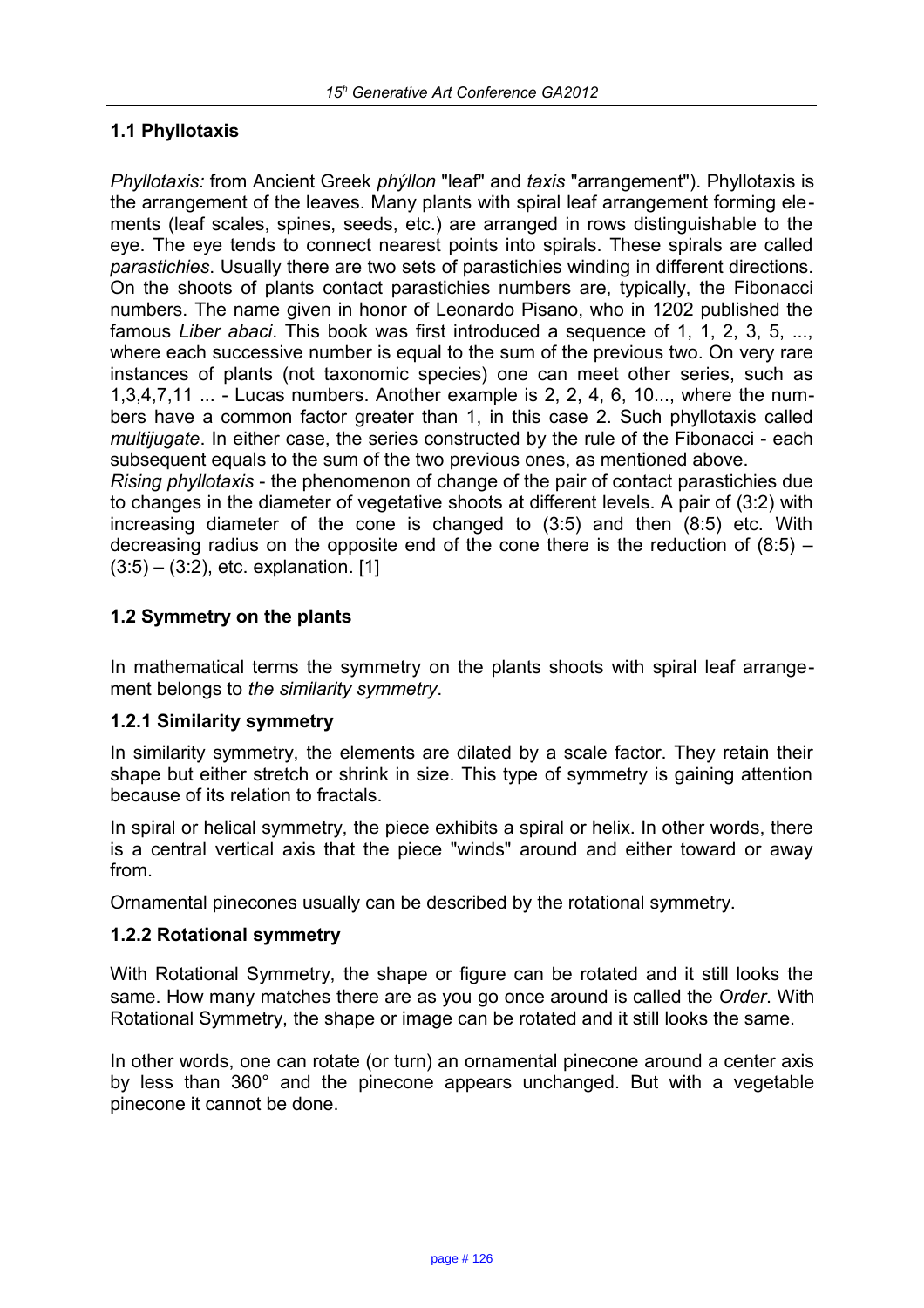#### **1.3 Ornamental and vegetable pinecones**

|                                          | <b>Ornamental pinecone</b> | Vegetable pinecone        |
|------------------------------------------|----------------------------|---------------------------|
| Type of Symmetry                         | <b>Rotational Symmetry</b> | Similarity Symmetry       |
| Number of right and left contact para-   | The same                   | The different. Typically, |
| stichies                                 |                            | the neighboring Fibonacci |
|                                          |                            | numbers.                  |
| number of contact parastichies at dif-   | The same                   | The different because of  |
| ferent levels of pinecone                |                            | the rise phyllotaxis.     |
| slope of opposite (right and left) para- | The same                   | The different             |
| stichies to the direction of the pine    |                            |                           |
| cone axis                                |                            |                           |
| whole pinecone shape                     | Regular                    | Can be deformed.          |

*Table 1 Differences of vegetable and decorative pinecones*



*Picture 2.* Opposite (right and left) parastichies slope (blue) to the direction of the pine cone axis (red) at a work of art and at a natural pinecone.

The Pigna in the courtyard of Vatican is very much look like the natural pinecone.

Of course, when the first time I looked at the Pigna, I noticed only the deformation and different slope of opposite parastichies. I really wanted to calculate its parastichies, and such an opportunity! I do not want to belittle the artistic and historical value and other architectural treasures of the Vatican, but the Pinecone in the Giardino della Pigna represented for me the particular savor.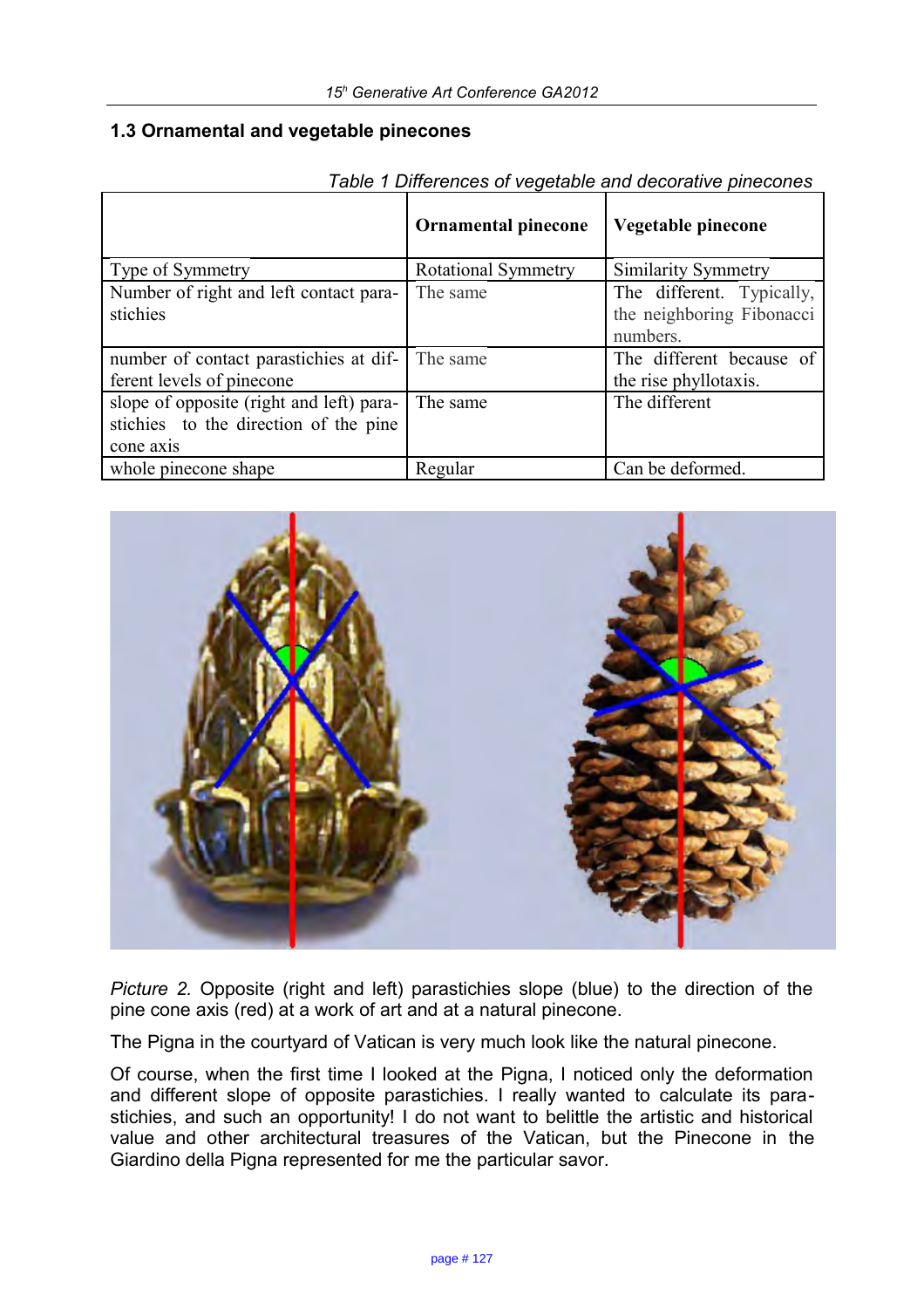Our meeting took place. I behaved to her as the paparazzi. I did a lot of shots with my camera. To my great regret, I have not had the opportunity to take pictures from the part of the museum wall because of the fence. I am not professional paparazzi. The incompleteness of the picture presented difficulties for the work. I found some suitable images on the Internet, but so far I'm not sure about the absolute accuracy of my calculations carried out in Moscow.

The results of my work: Description of the morphology of the cones Vatican.

# **2. More detailed analysis of the anatomy of the Vatican Pigna**

#### **2.1 Number of parastichies in the pair of opposite families**

Unfortunately, for the above reason I cannot vouch for the accuracy of counting the parastichies number in families of opposite parastichies of Pigna. Rough calculations yielded numbers close to 9 and 12.

Let parastichies pattern on a wide part of cone correspond to phyllotaxis  $(9.12) = 3$  $(3:4)$ .  $(3 \text{ and } 4 \text{ are members of the Lucas series 1, 3, 4, 7, ...)$ . The presence of a common factor 3 relates this pattern to the category *multijugate*. In multijugate phyllotaxis, two or more botanical elements grow at the same node. Elements in a whorl (group of elements at a node) are spread evenly around the stem. Multijugate patterns look very similar to spiral.

Anomalous phyllotaxis is extremely rare in the pinecones. Usually, they strictly follow the classical Fibonacci series. However, I have kept a pinecone from the city of Haifa (Israel) with phyllotaxis  $(6.9) = 3$  (2.3). (2 and 3 are members of the Fibonacci numbers).

On the other hand,  $(9.12) \sim (8.13)$ . The  $(8.13)$  is a classical Fibonacci pattern of phyllotaxis.

In any case, this question of the parastichies number in families will receive a response after an additional measurement of the Pigna.

#### **2.2 Rising phyllotaxis**

At the Vatican Pigna one can observe the phenomenon of *rising phyllotaxis*. At different levels of stem the numbers of contact parastichies are different. At the wide part of the cone the number is greater than at the narrow parts.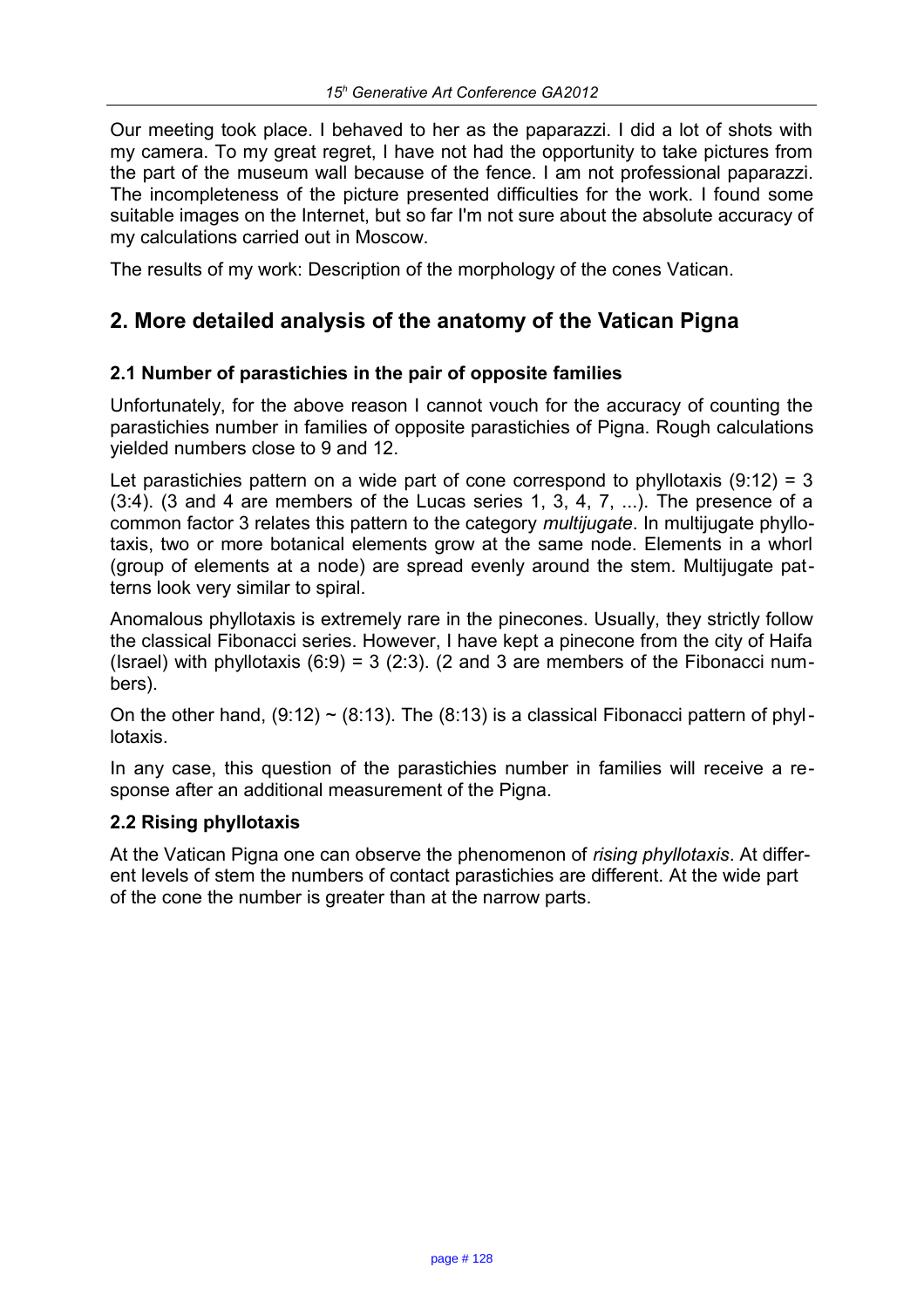

*Side view Rear view*

*Picture 3. Rising phyllotaxis. Some parastichies (orange) do not reach the top. The number of parastichies on different levels of the Pigna is different.*

### **2.2** *The Pigna symmetry is ambiguou***s**

At the first blush, the Pigna corpus is monolithic, but in fact it divided into two pieces: the body and the cap. The boundary of these fragments is barely visible seam. The texture and color of the cap surface also differ from those on the body).

There are indications in the fall of cones during the storm, possibly as a result of lightning [2].

From the same source we learn that it is this pinecone, which, according to the author, formerly crowned the dome of the Pantheon, Vitruvius called the flower. From a mathematical phyllotactic point of view, there is no difference between pinecone and flower.



*Picture 4. The Pigna corpus is divided into two pieces: the body and the cap.*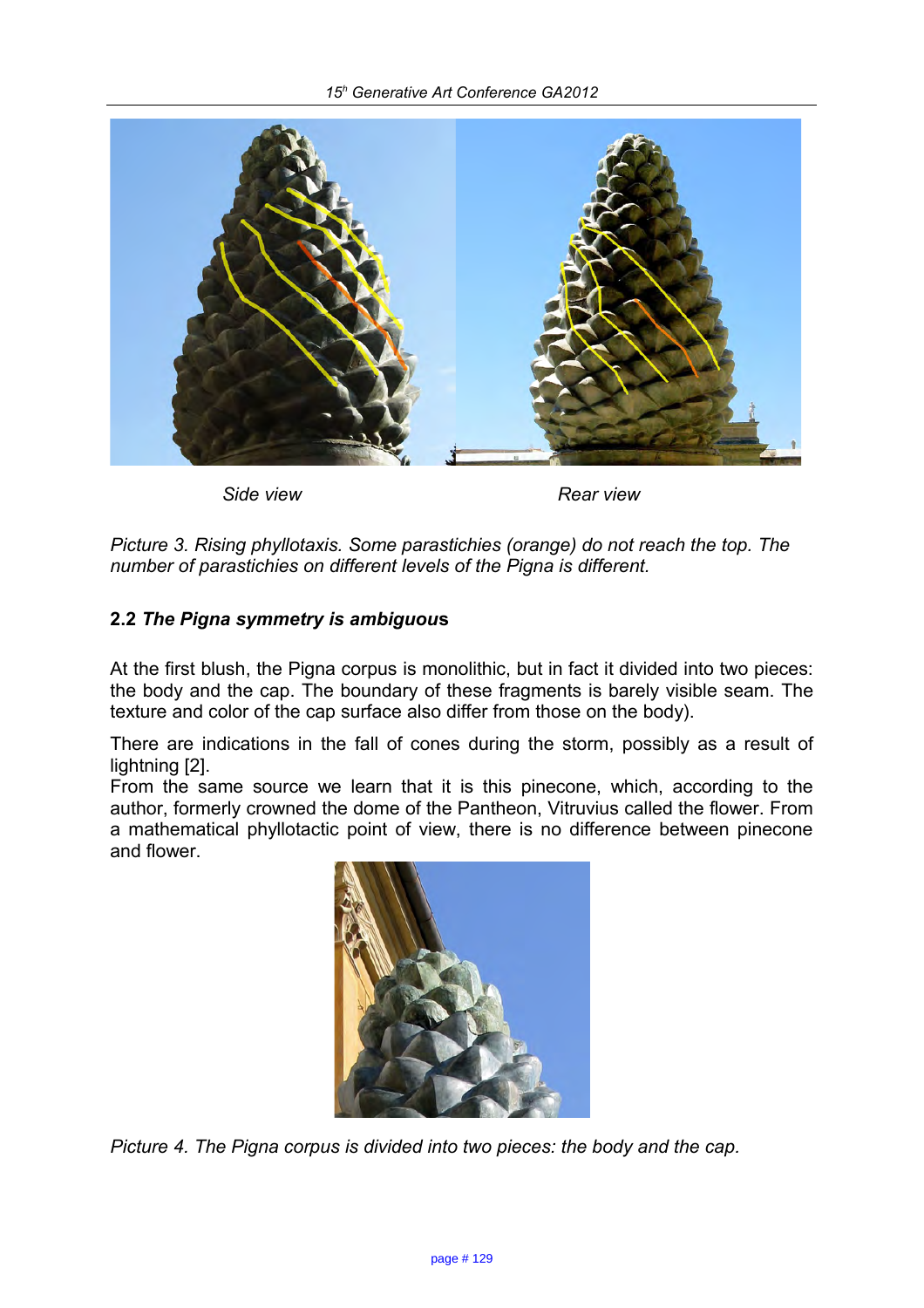You could pay no attention to the fact, but the symmetric properties of the cap and the body are qualitatively different.

The cone body has the symmetry properties of the similarity.

The cap has a mirror or bilateral symmetry properties, i.e. the cap is divisible into equal mirror halves.



*Picture 5. The cap has a mirror or bilateral symmetry properties.* 

The top has two planes of mirror symmetry:

The median (sagittal) plane of symmetry coincides with the plane of symmetry of the courtyard.

The frontal plane is parallel to the wall of the museum behind the Pigna.

These planes are perpendicular to one another. The line of intersection coincides with the axis of the cone. Around this axis, we observe the symmetry of similarity of the body.

One can only speculate about the reasons for such eclecticism. Perhaps the original cap was destroyed and in its place was put a patch which is different from original? Restorers by this time lost the knowledge of phyllotaxis, or at least powers of observation of ancient sculptors (the Pigna was modeled and cast during the first or second century CE). The restorers completed the creation of the piece according to their notions of symmetry.